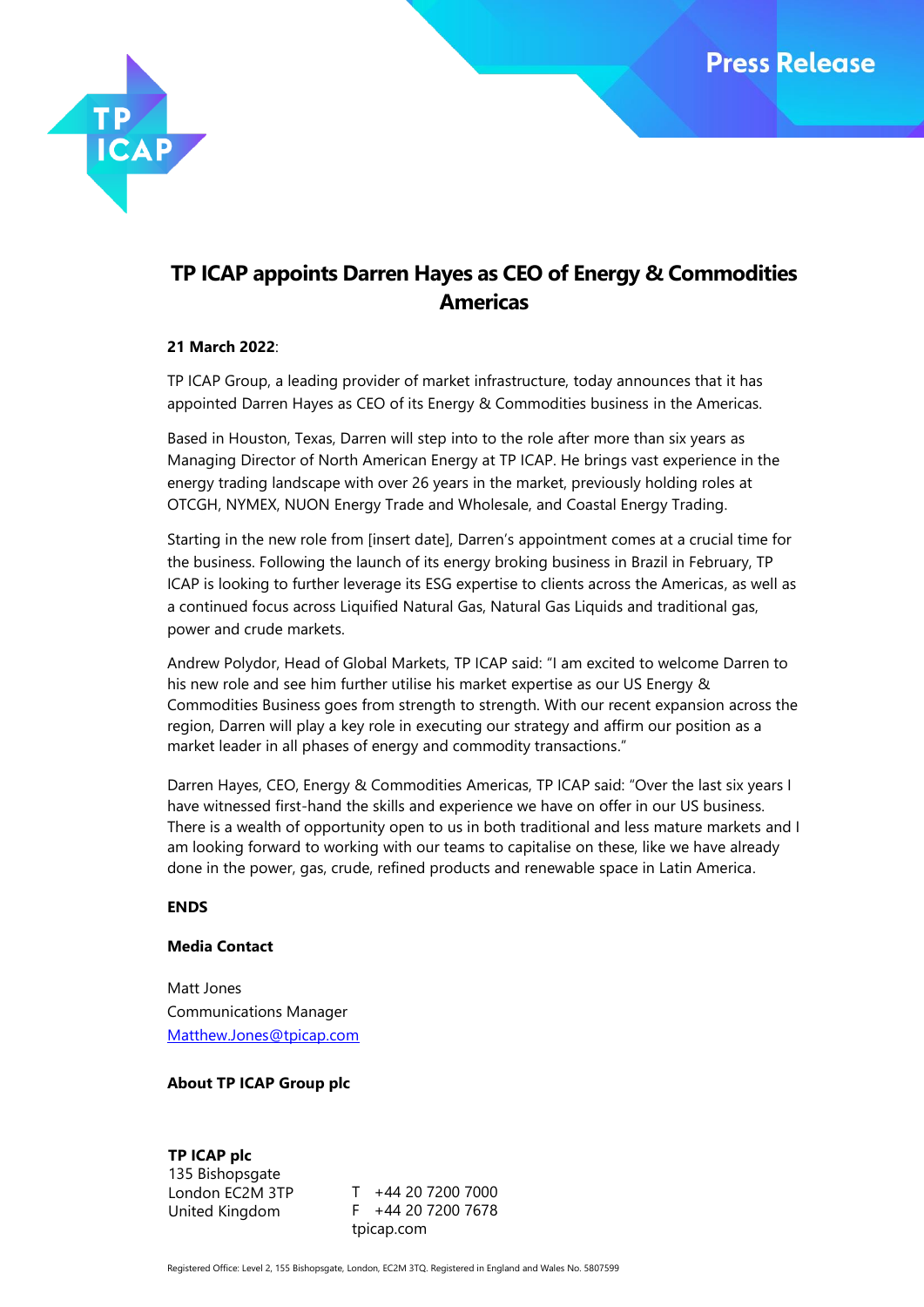TP ICAP Group plc is a leading global markets infrastructure and data solutions provider. The Group operates a portfolio of separate and competing brands to deliver intermediary services, contextual insights and intelligence, trade execution, pre- and post-trade services, and data-led solutions. We are formed of four business divisions:

- *Global Broking*: the largest Interdealer Broker in the world operating under the *ICAP*, *Tullett Prebon* and *Louis Capital* brands servicing clients in Rates, FX, Credit and Equities. We match buyers and sellers, facilitate price discovery, liquidity, execution and risk management*.*
- *Energy & Commodities: the world's leading OTC energy and commodities broker* operating under the *ICAP*, *PVM* and *Tullett Prebon* brands. Active in all major commodities markets including oil, gas, power, renewables, ferrous metals, base metals, precious metals and soft commodities.
- *Agency Execution*: serving the buy side operating under the *Liquidnet* and *COEX Partners* brands. We provide trading services for a broad range of asset classes, serving a sophisticated client base of asset managers, asset owners and hedge funds.
- **Data & Analytics**: the largest OTC data provider in the world operating predominantly under the *Parameta Solutions* brand offering unbiased data products and solutions that facilitate trading, enhance transparency, reduce risk, improve operational efficiency and a broad range of risk management solutions. [www.tpicap.com](http://www.tpicap.com/)

*This communication provided by TP ICAP plc and/or one of its group companies ("TP ICAP") and all information contained in or attached to it including, but not limited to market prices/levels and market commentary, (the "Information") is for informational purposes only, is confidential and may be legally privileged. All intellectual property rights in the Information are, and shall remain, the property of TP ICAP. The Information is subject to TP ICAP's terms of business as published or communicated to clients from time to time and is directed to Eligible Counterparties and Professional Customers only and is not intended for Retail Clients (as each term is defined by the rules of the Financial Conduct Authority ("FCA")). The Information is not, and should not be construed as, an offer, bid, recommendation or solicitation in relation to any financial instrument or investment or to participate in any* 

*particular trading strategy. The Information is not to be relied upon and is not warranted, either expressly or by implication, as to completeness, timeliness, accuracy, merchantability or fitness for any particular purpose. All representations and warranties are expressly disclaimed. Access to the Information by anyone other than the intended recipient is unauthorised and any disclosure, copying or redistribution is prohibited without TP ICAP's prior written approval.*

**TP ICAP plc** Level 2 155 Bishopsgate London EC2M 3TQ United Kingdom

T +44 20 7200 7000 F +44 20 7200 7678 tpicap.com